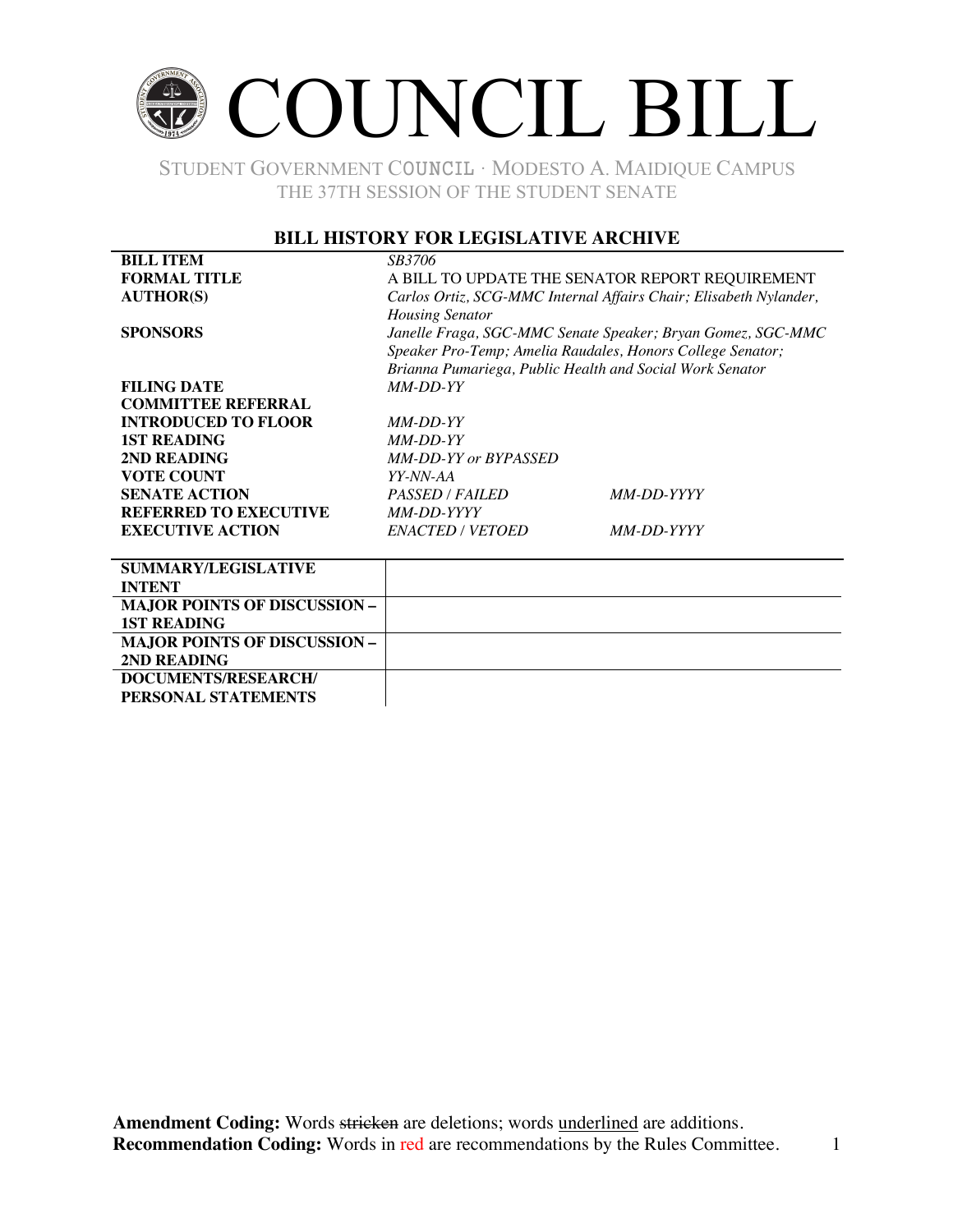## COUNCIL BILL

STUDENT GOVERNMENT COUNCIL ∙ MODESTO A. MAIDIQUE CAMPUS THE 37TH SESSION OF THE STUDENT SENATE

| <b>Bill Item</b>    | <i>SB3706</i>                                                                                                                                                                                  |
|---------------------|------------------------------------------------------------------------------------------------------------------------------------------------------------------------------------------------|
| <b>Formal Title</b> | A BILL TO UPDATE THE SENATOR REPORT REQUIREMENT                                                                                                                                                |
| <b>Author(s)</b>    | Carlos Ortiz, SCG-MMC Internal Affairs Chair; Elisabeth Nylander, Housing Senator                                                                                                              |
| <b>Sponsors</b>     | Janelle Fraga, SGC-MMC Senate Speaker; Bryan Gomez, SGC-MMCSpeaker Pro-<br>Temp, SGC-MMC; Amelia Raudales, Honors College Senator; Brianna<br>Pumariega, Public Health and Social Work Senator |
| <b>Filed</b>        | MM-DD-YY                                                                                                                                                                                       |
| <b>Committee</b>    |                                                                                                                                                                                                |

### **TO UPDATE THE SENATOR REPORT REQUIREMENT TO HAVE MORE EXPLICIT REPERCUSSIONS**

*Be it enacted by the Student Senate of the Student Government Association of the Modesto A. Maidique Campus of Florida International University assembled,*

### **SECTION 1. SHORT TITLE.**

a) This Bill may be cited as the "Senator Report Requirement Update Act".

### **SECTION 2. TERMS**

**Referral**

a) "SGC-MMC" will hereby refer to the Student Government Council of the Modesto A. Maidique Campus;

### **SECTION 3. AUTHORITY**

a) The proposals outlined in this Council Bill are in compliance with the authority granted in Article III, Section 5.a of the Student Government Association Constitution;

### **SECTION 4. BILL**

The following language is to be added to the SGC-MMC Statutes;

**Section 3.07** Senator Requirements

- (c) Constituency Engagement
	- (v) Senators shall be individually required to submit two (2) reports per Fall and Spring semester. The first report shall be submitted no earlier than Monday of the sixth  $(6<sup>th</sup>)$  week of each semester and no later than ten  $(10)$ weeks after the beginning of every semester Friday of the seventh  $(7<sup>th</sup>)$ week of each semester. The second report shall be submitted no earlier

Amendment Coding: Words stricken are deletions; words underlined are additions. **Recommendation Coding:** Words in red are recommendations by the Rules Committee. 2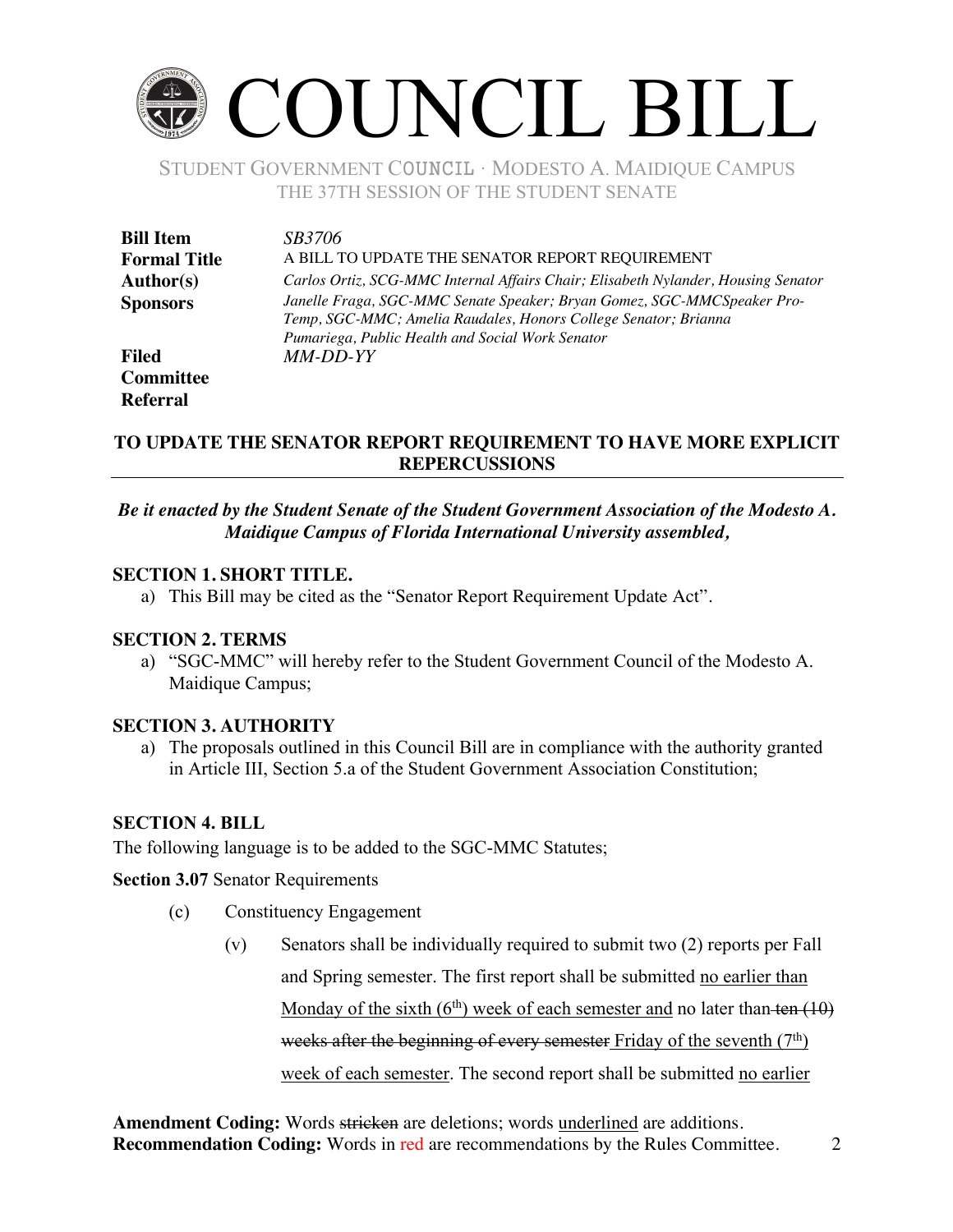# COUNCIL BILL

STUDENT GOVERNMENT COUNCIL ∙ MODESTO A. MAIDIQUE CAMPUS THE 37TH SESSION OF THE STUDENT SENATE

> than Monday of the last week of each semester and no later than Friday of the last week of every each semester.

- (1) These reports shall include updates on meetings with college/division administration, a listing of all submitted legislation, current and planned projects, current and planned events, as well as a discretionary budget expenditure summary.
- (2) These reports shall be submitted to and collected by the SGC-MMC Speaker of the Senate as well as the Internal Affairs Committee Chair.
- (3) If the first report is not submitted by Friday of the seventh  $(7<sup>th</sup>)$ week of every semester, the SGC-MMC Speaker of the Senate and the Senator in question shall be notified in writing by the Internal Affairs Committee that the Senator in question has not submitted their report and they will have their Senate and assigned committee floor and voting rights suspended until the report is submitted. If the Senator in question does not submit their report by the Friday of the eight (8<sup>th</sup>) week of the semester, they shall be notified that they are placed on priority review for impeachment.
	- a) Priority review for impeachment shall be defined as reviewing the Senator in question's completion of requirements or progress thereof and suggesting any course of action deemed appropriate by the Internal Affairs committee.
	- b) The Senator may choose to resign or be subject to impeachment before the Senate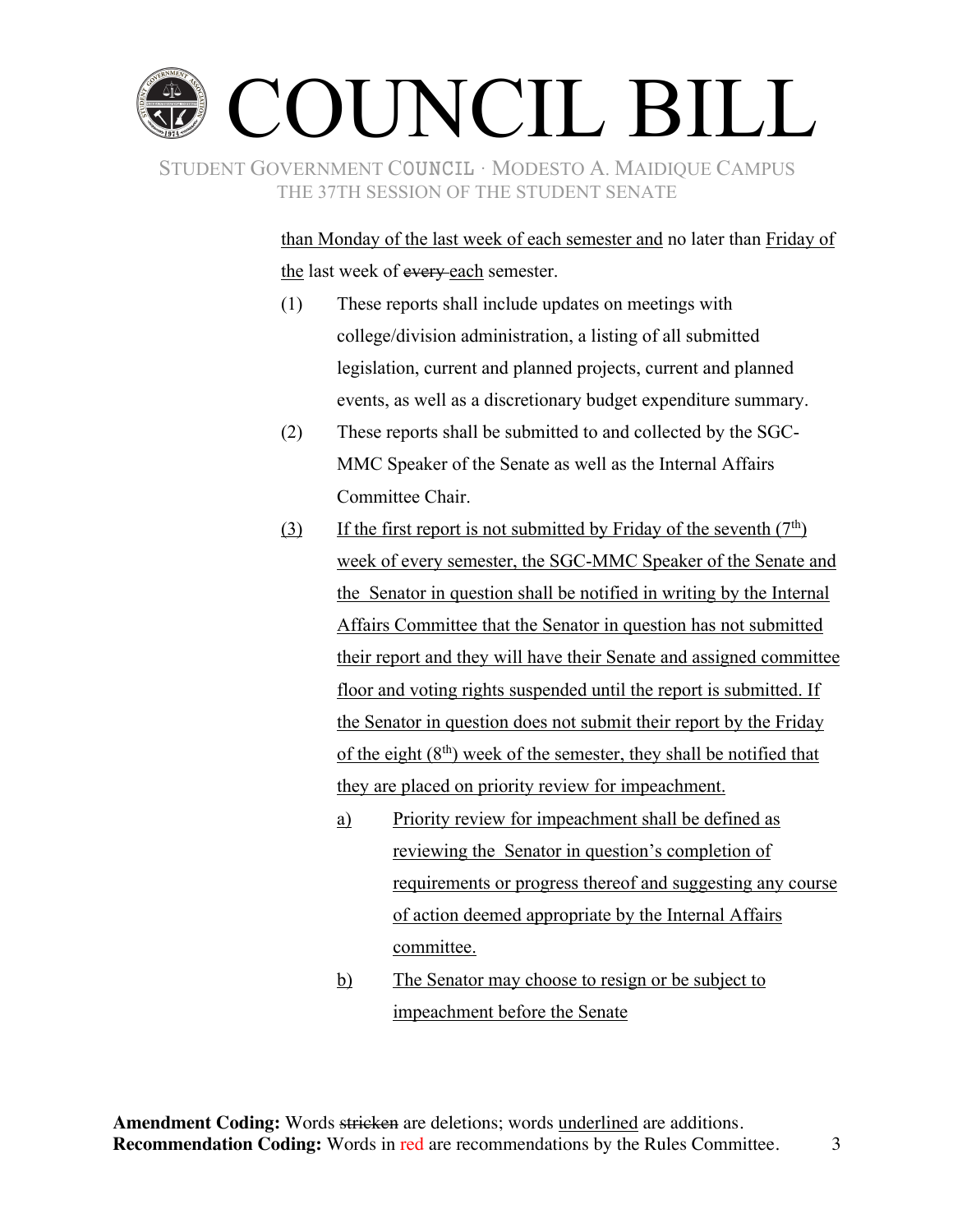

c) Failure to receive a warning notification after not submitting the report shall not be used as an acceptable argument in appeal.

**SECTION X.** (May include enforcement, enactment time and implementation section)

 $[1]$ 

| <b>SB3706</b>                                   |            |                |  |  |
|-------------------------------------------------|------------|----------------|--|--|
| A BILL TO UPDATE THE SENATOR REPORT REQUIREMENT |            |                |  |  |
| IN FAVOR OF: 28                                 | AGAINST: 0 | ABSTENTIONS: 0 |  |  |
| AMENDMENTS:                                     |            |                |  |  |
| APPENDED ON BACK.                               |            |                |  |  |

| <b>SENATE ACTION</b>                         | July 13, 2020<br>DATE:                             | <b>PASSED</b> | <b>FAILED</b> |  |
|----------------------------------------------|----------------------------------------------------|---------------|---------------|--|
| Janelle Fraga, SGC-MMC Speaker of the Senate |                                                    |               |               |  |
| Carlos Ortiz, Author                         | · lizateth Y ylandey<br>Elisabeth Nylander, Author | , Author      |               |  |

| <b>EXECUTIVE ACTION</b> DATE:                    |  | <b>ENACTED</b> | <b>VETOED</b> |  |
|--------------------------------------------------|--|----------------|---------------|--|
| Alexandra Valdes, SGC-MMC Student Body President |  |                |               |  |

Amendment Coding: Words stricken are deletions; words underlined are additions. **Recommendation Coding:** Words in red are recommendations by the Rules Committee. 4